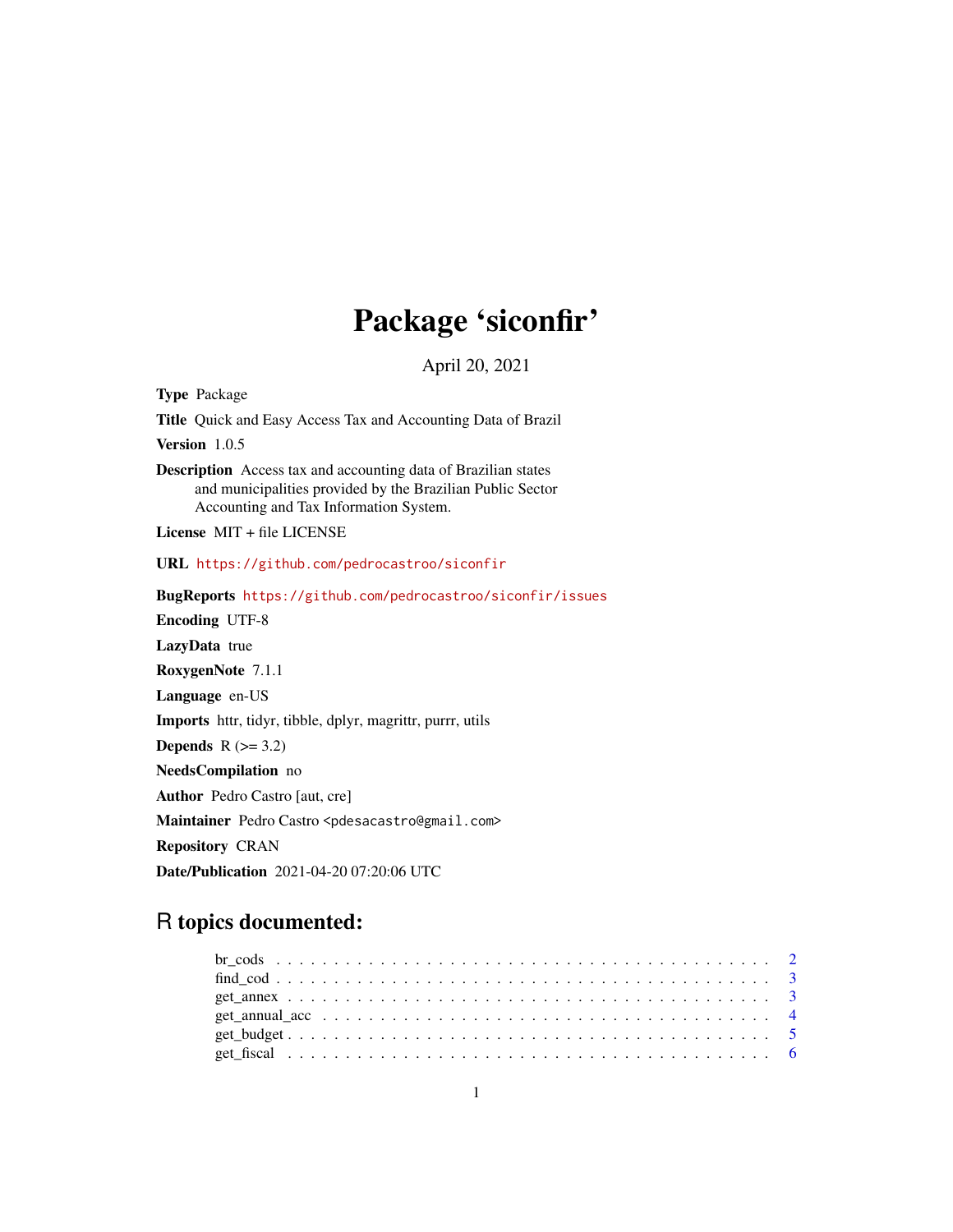#### $2$  br\_cods

br\_cods *Basic information of Brazilian municipalities and states*

#### Description

A data set containing some information about all municipalities, states and the Federal District

#### Usage

br\_cods

# Format

A data frame with 5597 rows and 9 variables:

cod\_ibge state or municipality id

ente name of the state or municipality

capital if 1, then it is state capital, if  $\theta$  is not capital

- regiao abbreviation of the location of the state or municipality, Midwest ("CO"), North ("NO"), Northeast ("NE"), Southeast ("SU") and ("BR") for the Union
- uf abbreviation of the name of the state where the municipality is located. For states abbreviation is "BR"
- esfera scope of the municipality, state or district. District ("D"), State ("E"), Municipality ("M"), Union ("U")

exercicio year the data was downloaded

- populacao population
- cnpj id used by companies/entities, called the National Register of Legal Entities

#### Source

[http://apidatalake.tesouro.gov.br/docs/siconfi/#/Entes/get\\_entes](http://apidatalake.tesouro.gov.br/docs/siconfi/#/Entes/get_entes)

<span id="page-1-0"></span>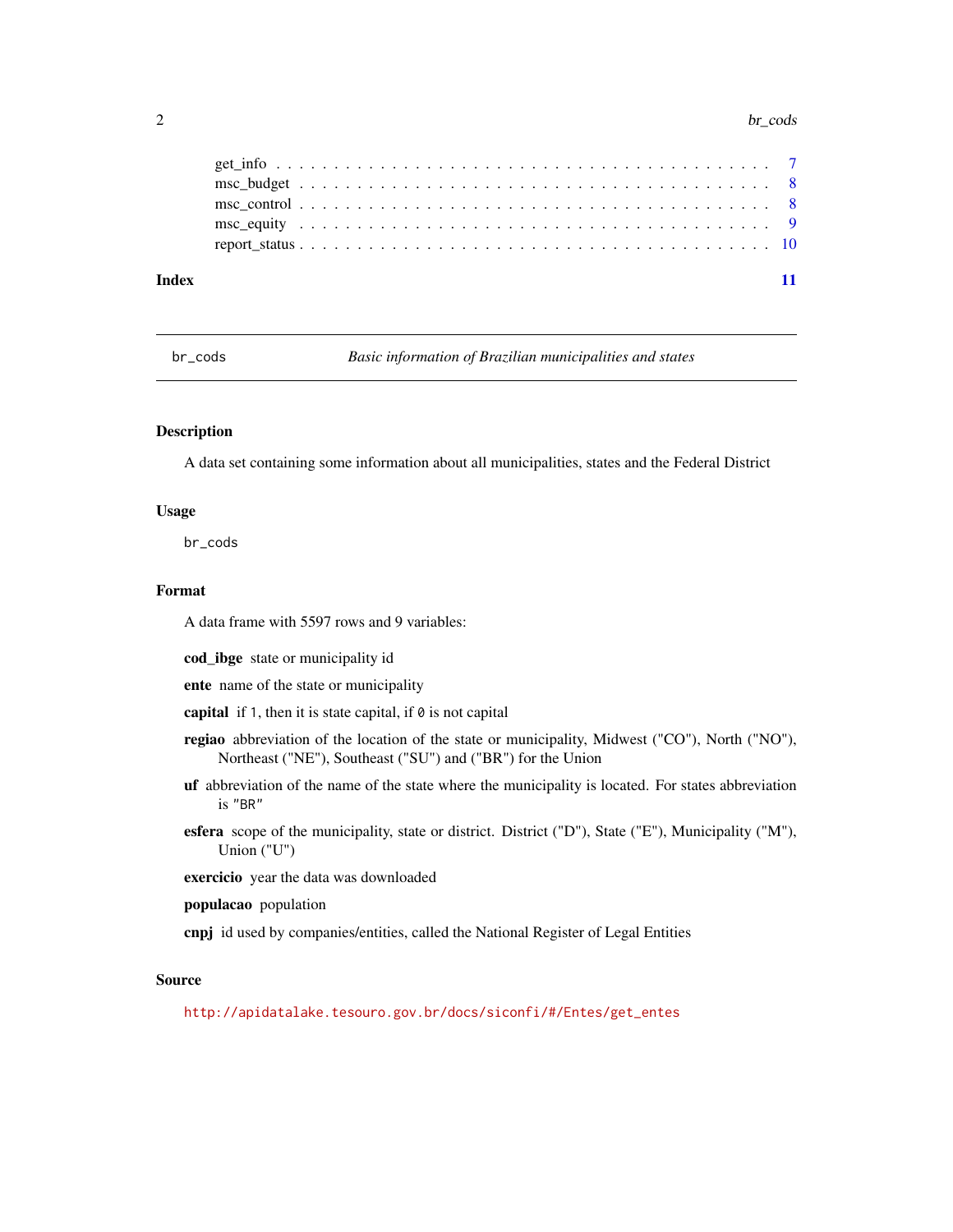<span id="page-2-0"></span>

Find state or municipality information

#### Usage

find\_cod(query, view = FALSE)

# Arguments

| query | is a character                                        |
|-------|-------------------------------------------------------|
| view  | is a logical, TRUE open Data Viewer. Default is FALSE |

# Value

tibble

# Examples

find\_cod("rio de janeiro") find\_cod("bahia")

| get_annex | Attachments of reports by sphere of government |
|-----------|------------------------------------------------|
|-----------|------------------------------------------------|

# Description

Refers to the annexes to each of the reports/statements grouped by sphere of government

# Usage

```
get_annex(verbose = FALSE)
```
# Arguments

verbose is a logical. Enable verbose mode. Default is FALSE

# Value

tibble

# Examples

get\_annex()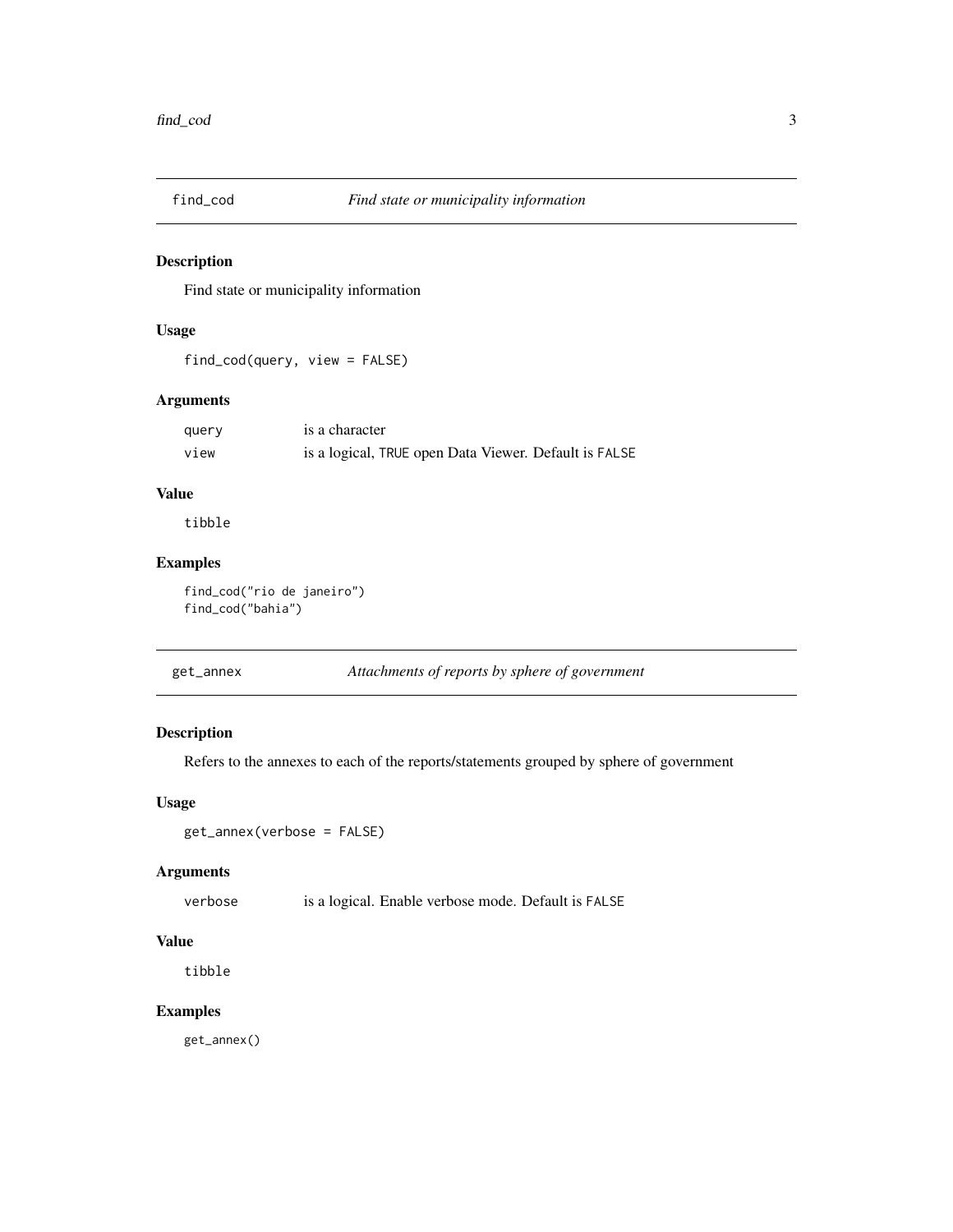<span id="page-3-0"></span>

set of tables of patrimonial and budgetary data: balance sheet, statement of budgetary revenue. statement of budgetary expenses by nature, statement of budgetary expenses by function, statement of execution of remains payable - budgetary expenses by nature, statement of execution of remains payable - budgetary expenses by function, statement of equity variations

#### Usage

```
get_annual_acc(year, cod, annex = NULL, verbose = FALSE)
```
#### Arguments

| year    | is a numeric vector                                                                                                          |
|---------|------------------------------------------------------------------------------------------------------------------------------|
| cod     | is a numeric vector. Brazilian Institute of Geography and Statistics (IBGE) code<br>assigned to each municipality and state. |
| annex   | is a character vector. Default is NULL, it will get all attachments.                                                         |
| verbose | is a logical. Enable verbose mode. Default is FALSE                                                                          |

#### Details

Possible values for the annex parameter are: "Anexo I-AB","Anexo I-C","Anexo I-D","Anexo I-E","Anexo I-F","Anexo I-G","Anexo I-HI","DCA-Anexo I-AB","DCA-Anexo I-C","DCA-Anexo I-D","DCA-Anexo I-E","DCA-Anexo I-F","DCA-Anexo I-G","DCA-Anexo I-HI" For more details on the parameter cod see the column cod\_ibge of the function [get\\_info](#page-6-1)

### Value

tibble

#### Note

Brazilian Public Sector Accounting and Tax Information System (Siconfi): [http://apidatalake.](http://apidatalake.tesouro.gov.br/docs/siconfi/) [tesouro.gov.br/docs/siconfi/](http://apidatalake.tesouro.gov.br/docs/siconfi/)

#### See Also

[https://www.gov.br/secretariadegoverno/pt-br/portalfederativo/guiainicio/prefeit](https://www.gov.br/secretariadegoverno/pt-br/portalfederativo/guiainicio/prefeito/trilhas-100-dias-de-governo/dca-declaracao-de-contas-anuais)o/ [trilhas-100-dias-de-governo/dca-declaracao-de-contas-anuais](https://www.gov.br/secretariadegoverno/pt-br/portalfederativo/guiainicio/prefeito/trilhas-100-dias-de-governo/dca-declaracao-de-contas-anuais)

#### Examples

 $get_annual_acc(year = 2019, cod = 35)$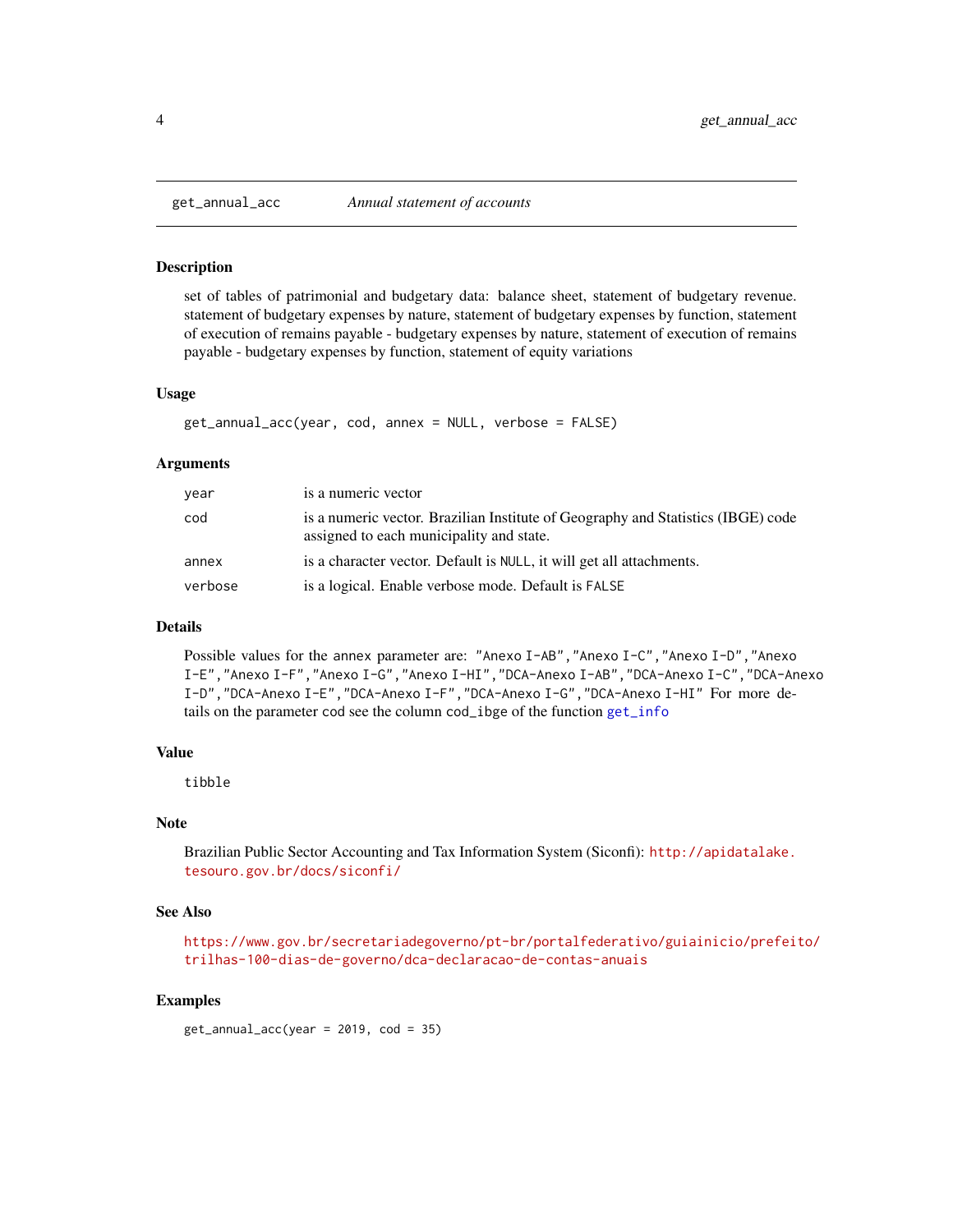<span id="page-4-0"></span>The budget execution summary report will contain the following statements: budget balance sheet, statement of execution of expenses by function/subfunction; statement of current net revenue; statement of social security income and expenses; statement of primary and nominal results; statement of remains payable for power and agency; statement of income and expenses with maintenance and development of education; statement of income and expenses with public health actions and services; statement of public-private partnerships; simplified statement of the budget execution summary report.

# Usage

get\_budget(year, period, cod, simple = FALSE, annex = NULL, verbose = FALSE)

#### Arguments

| year    | is a numeric vector                                                                                                                                      |
|---------|----------------------------------------------------------------------------------------------------------------------------------------------------------|
| period  | is a numeric vector, bimester of the year, an integer between 1 and 6                                                                                    |
| cod     | is a numeric vector. Brazilian Institute of Geography and Statistics (IBGE) code<br>assigned to each municipality and state.                             |
| simple  | is a logical. TRUE applies only to municipalities with less than 50 thousand<br>inhabitants that have opted for simplified publication. Default is FALSE |
| annex   | is a character vector. Default is NULL, it will get all attachments.                                                                                     |
| verbose | is a logical. Enable verbose mode. Default is FALSE                                                                                                      |

# Details

Possible values for the annex parameter are: "01","02","03","04","04 -RGPS","04 -RPPS","04.0 -RGPS","04.1","04.2","04.3 -RGPS","05","06","07","09","10 -RGPS","10 -RPPS","11","13","14". For more details on the parameter cod see the column cod\_ibge of the function [get\\_info](#page-6-1)

### Value

tibble

# Note

Brazilian Public Sector Accounting and Tax Information System (Siconfi): [http://apidatalake.](http://apidatalake.tesouro.gov.br/docs/siconfi/) [tesouro.gov.br/docs/siconfi/](http://apidatalake.tesouro.gov.br/docs/siconfi/)

#### See Also

[https://conteudo.tesouro.gov.br/manuais/index.php?option=com\\_content&view=articl](https://conteudo.tesouro.gov.br/manuais/index.php?option=com_content&view=article&id=1180:03-00-01-introducao&catid=601&Itemid=675)e& [id=1180:03-00-01-introducao&catid=601&Itemid=675](https://conteudo.tesouro.gov.br/manuais/index.php?option=com_content&view=article&id=1180:03-00-01-introducao&catid=601&Itemid=675)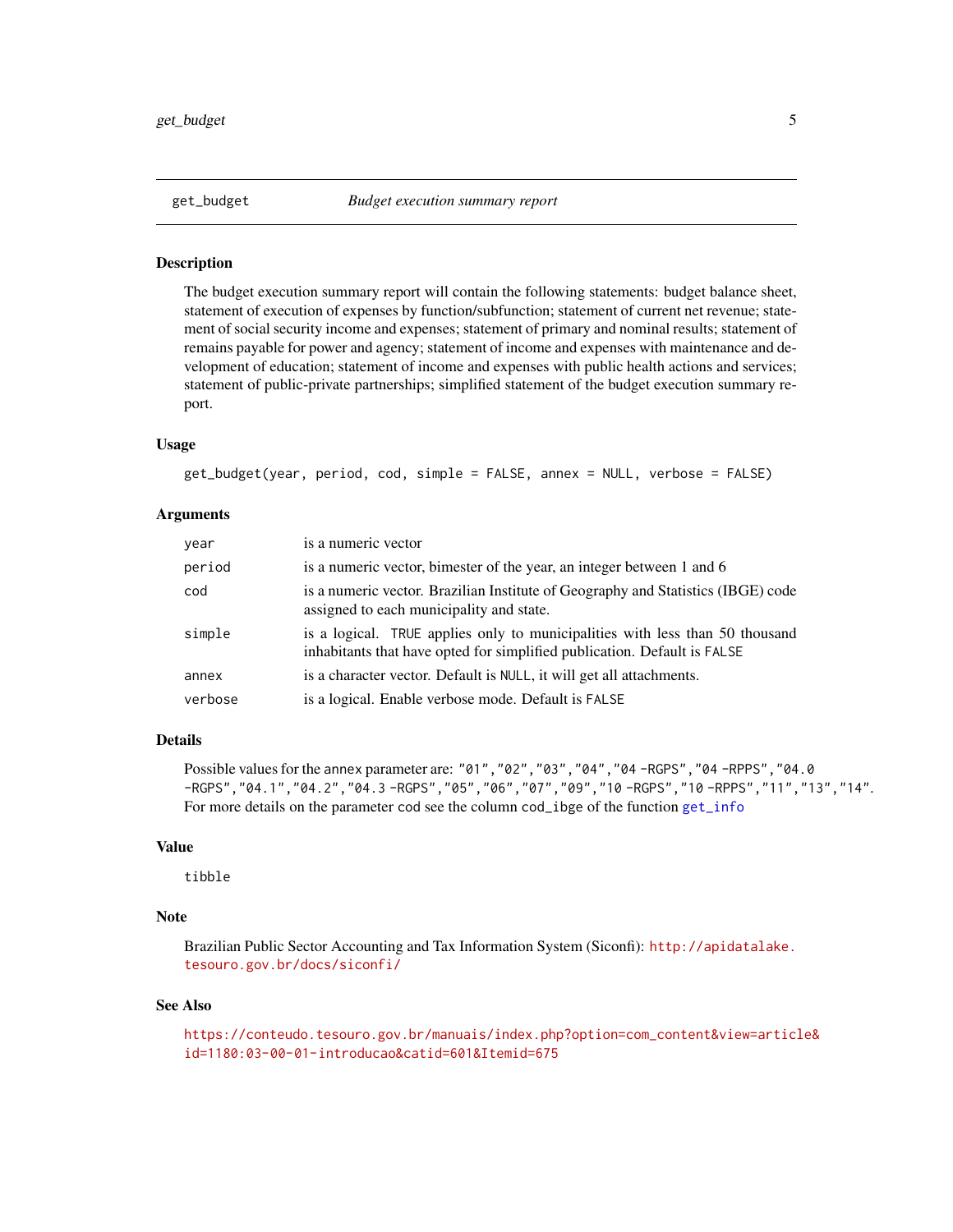# <span id="page-5-0"></span>Examples

```
get_budget(year = 2020, period = 1, cod = 29)
```
# get\_fiscal *Fiscal management report*

### Description

The fiscal management report will contain comparative statements with the limits referred to in the fiscal responsibility law, of the following amounts: total personnel expenses, showing expenses with assets, inactive and pensioners, net consolidated debt, granting of guarantees and counterguarantees and operation credit.

# Usage

```
get_fiscal(
 year,
 period,
  cod,
  freq = "Q",annex = NULL,power = c("E", "L", "J", "M", "D"),
  verbose = FALSE
)
```
# Arguments

| year    | is a numeric vector                                                                                                                                                                                                                                                                |
|---------|------------------------------------------------------------------------------------------------------------------------------------------------------------------------------------------------------------------------------------------------------------------------------------|
| period  | is a numeric vector, period of the year, if the parameter freq is "Q" then it will<br>be an integer between 1 and 3. If freq is "S" then it will be an integer between<br>1 and 2.                                                                                                 |
| cod     | is a numeric vector. Brazilian Institute of Geography and Statistics (IBGE) code<br>assigned to each municipality and state.                                                                                                                                                       |
| freq    | is a character, periodicity of publication of the report, "S" is semiannual, " $Q$ " is<br>four-month period. The semiannual periodicity ("S") applies only to municipal-<br>ities with less than 50 thousand inhabitants that opted for simplified publication.<br>Default is "0" |
| annex   | is a numeric vector, an integer between 1 and 6. Default is NULL, it will get all<br>attachments.                                                                                                                                                                                  |
| power   | is a character vector, an acronym for each power, executive "E", legislative "L",<br>judiciary "J", public ministry "M", Public defense "D". Default is c("E", "L", "J", "M", "D")                                                                                                 |
| verbose | is a logical. Enable verbose mode. Default is FALSE                                                                                                                                                                                                                                |

### Details

For more details on the parameter cod see the column cod\_ibge of the function [get\\_info](#page-6-1)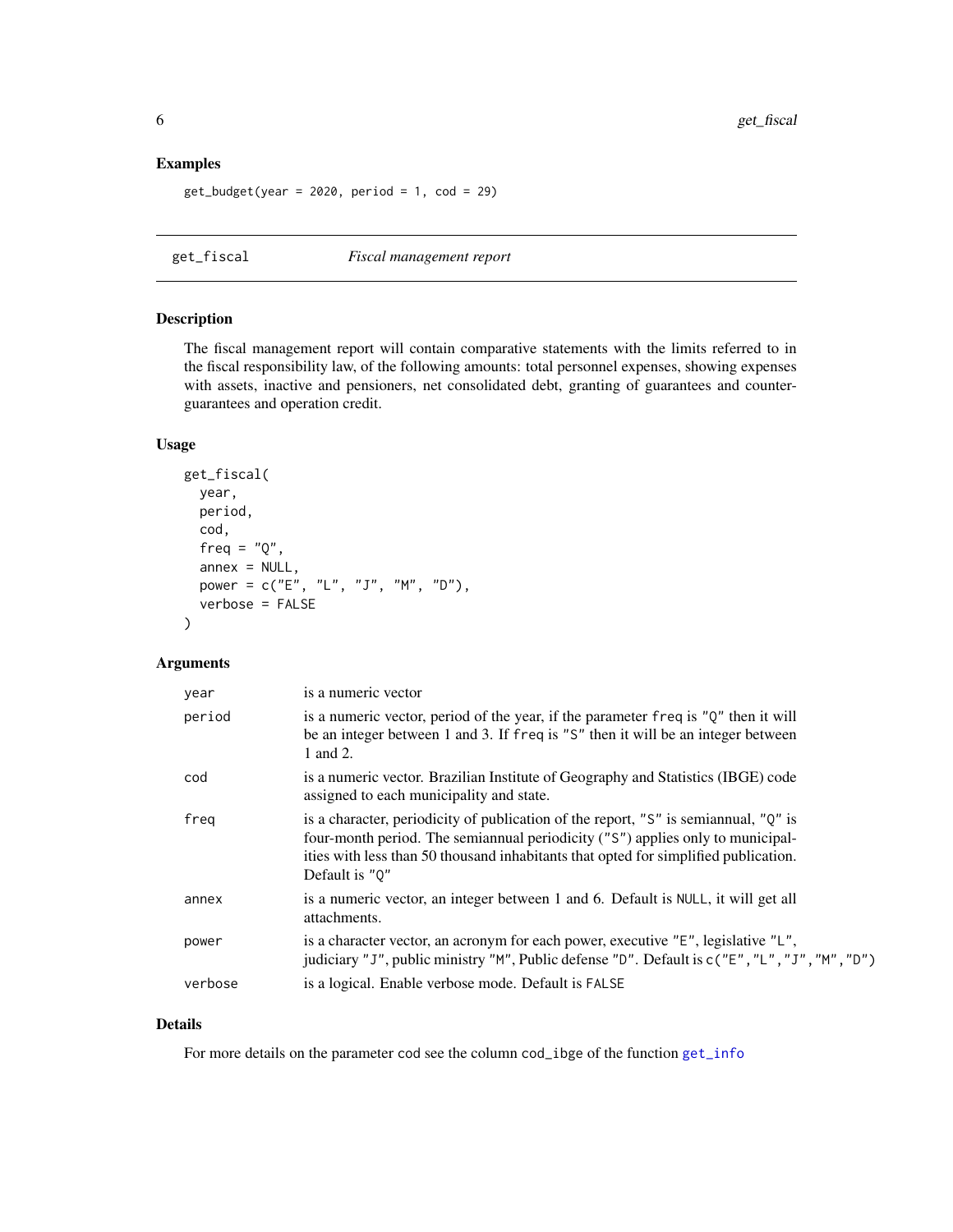#### <span id="page-6-0"></span>get\_info 7

# Value

tibble

# Note

Brazilian Public Sector Accounting and Tax Information System (Siconfi): [http://apidatalake.](http://apidatalake.tesouro.gov.br/docs/siconfi/) [tesouro.gov.br/docs/siconfi/](http://apidatalake.tesouro.gov.br/docs/siconfi/)

# See Also

[https://conteudo.tesouro.gov.br/manuais/index.php?option=com\\_content&view=articl](https://conteudo.tesouro.gov.br/manuais/index.php?option=com_content&view=article&id=1344:04-00-01-01-conteudo-do-relatorio&catid=677&Itemid=675)e& [id=1344:04-00-01-01-conteudo-do-relatorio&catid=677&Itemid=675](https://conteudo.tesouro.gov.br/manuais/index.php?option=com_content&view=article&id=1344:04-00-01-01-conteudo-do-relatorio&catid=677&Itemid=675)

# Examples

```
get_f iscal(year = 2019, period = 1:3, cod = 35, power = "E")get_f iscal(year = 2017, period = 2, annex = 1, cod = 1)
```
<span id="page-6-1"></span>get\_info *Basic information on Brazilian states and municipalities*

# Description

Get basic information about all the entities of the federation

# Usage

```
get_info(verbose = FALSE)
```
### Arguments

verbose is a logical. Enable verbose mode. Default is FALSE

#### Value

tibble

# Note

Brazilian Public Sector Accounting and Tax Information System (Siconfi): [http://apidatalake.](http://apidatalake.tesouro.gov.br/docs/siconfi/) [tesouro.gov.br/docs/siconfi/](http://apidatalake.tesouro.gov.br/docs/siconfi/)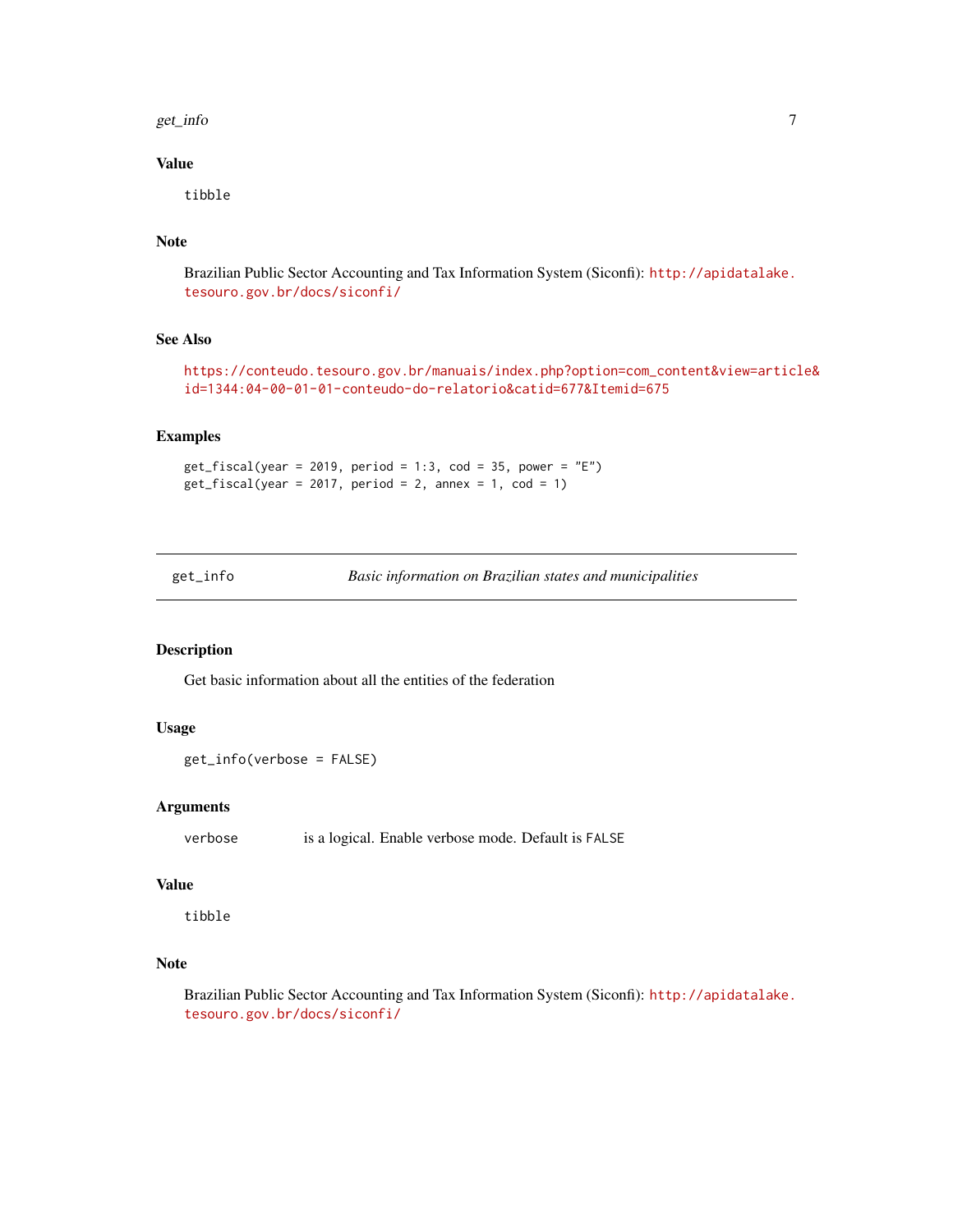<span id="page-7-0"></span>

Details of the records reported in the accounting accounts that receive budget entries.

# Usage

msc\_budget(year, month, cod, matrix\_type, class, value, verbose = FALSE)

# Arguments

| year        | is a numeric vector                                                                                                                                            |
|-------------|----------------------------------------------------------------------------------------------------------------------------------------------------------------|
| month       | is a numeric vector                                                                                                                                            |
| cod         | is a numeric vector. Brazilian Institute of Geography and Statistics (IBGE) code<br>assigned to each municipality and state.                                   |
| matrix_type | is a character. Matrix type, monthly or aggregate "MSCC" or year-end "MSCE"                                                                                    |
| class       | is a numeric vector, integer between 5 and 6. Class of accounting accounts that<br>receive entries of a budgetary nature.                                      |
| value       | is a character. The detailed values can be of three types: opening balance<br>"beginning_balance", movement "period_change" or ending balance "ending_balance" |
| verbose     | is a logical. Enable verbose mode. Default is FALSE                                                                                                            |

#### Value

tibble

# Note

Refers to the accounting accounts for approval of the approval (class 5) and execution (class 6) of the planning and budget, as well as their respective complementary information

| msc_control | Control accounts, accounting balances matrix |
|-------------|----------------------------------------------|
|-------------|----------------------------------------------|

# Description

Details of the records informed in the accounting accounts that receive entries of a control nature.

# Usage

```
msc_control(year, month, cod, matrix_type, class, value, verbose = FALSE)
```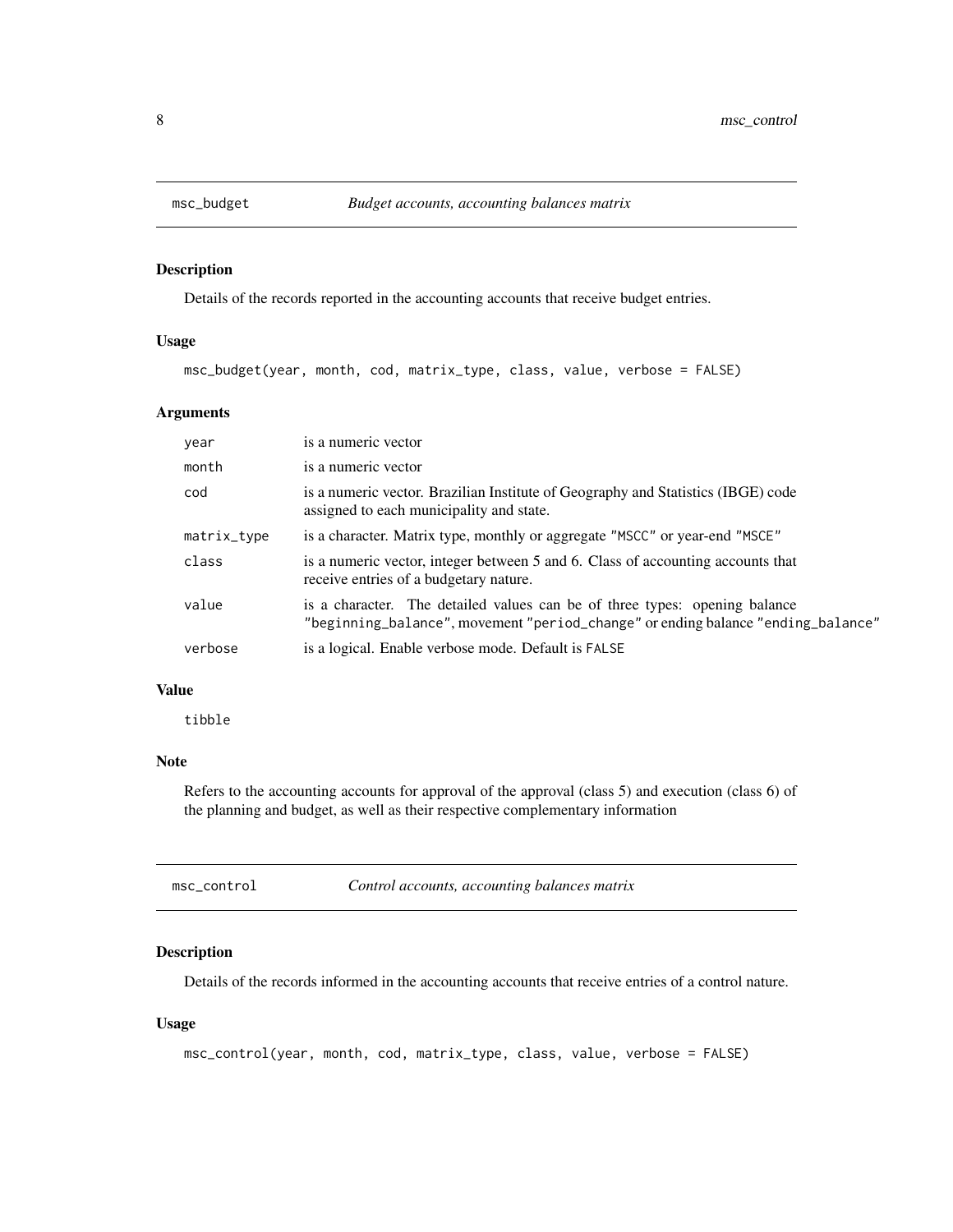# <span id="page-8-0"></span>msc\_equity 9

# Arguments

| year        |                                                                                                                                                                |
|-------------|----------------------------------------------------------------------------------------------------------------------------------------------------------------|
| month       | is a numeric vector                                                                                                                                            |
| cod         | is a numeric vector. Brazilian Institute of Geography and Statistics (IBGE) code<br>assigned to each municipality and state.                                   |
| matrix_type | is a character. Matrix type, monthly or aggregate "MSCC" or year-end "MSCE"                                                                                    |
| class       | is a numeric vector 7 or 8. Class of accounting accounts that receive postings of<br>a control nature.                                                         |
| value       | is a character. The detailed values can be of three types: opening balance<br>"beginning_balance", movement "period_change" or ending balance "ending_balance" |
| verbose     | is a logical. Enable verbose mode. Default is FALSE                                                                                                            |

# Value

tibble

# Note

It refers to the control accounting accounts for checking balances of a debtor nature (class 7) and of a creditor nature (class 8) as well as their respective complementary information.

| msc_equity | Equity accounts, accounting balances matrix |
|------------|---------------------------------------------|
|------------|---------------------------------------------|

# Description

Details of the records informed in the accounting accounts that receive entries of an equity nature.

# Usage

msc\_equity(year, month, cod, matrix\_type, class, value, verbose = FALSE)

# Arguments

| year        | is a numeric vector                                                                                                                                            |
|-------------|----------------------------------------------------------------------------------------------------------------------------------------------------------------|
| month       | is a numeric vector                                                                                                                                            |
| cod         | is a numeric vector. Brazilian Institute of Geography and Statistics (IBGE) code<br>assigned to each municipality and state.                                   |
| matrix_type | is a character. Matrix type, monthly or aggregate "MSCC" or year-end "MSCE"                                                                                    |
| class       | is a numeric vector, integer between 1 and 4. Class of accounting accounts that<br>receive entries of an equity nature                                         |
| value       | is a character. The detailed values can be of three types: opening balance<br>"beginning_balance", movement "period_change" or ending balance "ending_balance" |
| verbose     | is a logical. Enable verbose mode. Default is FALSE                                                                                                            |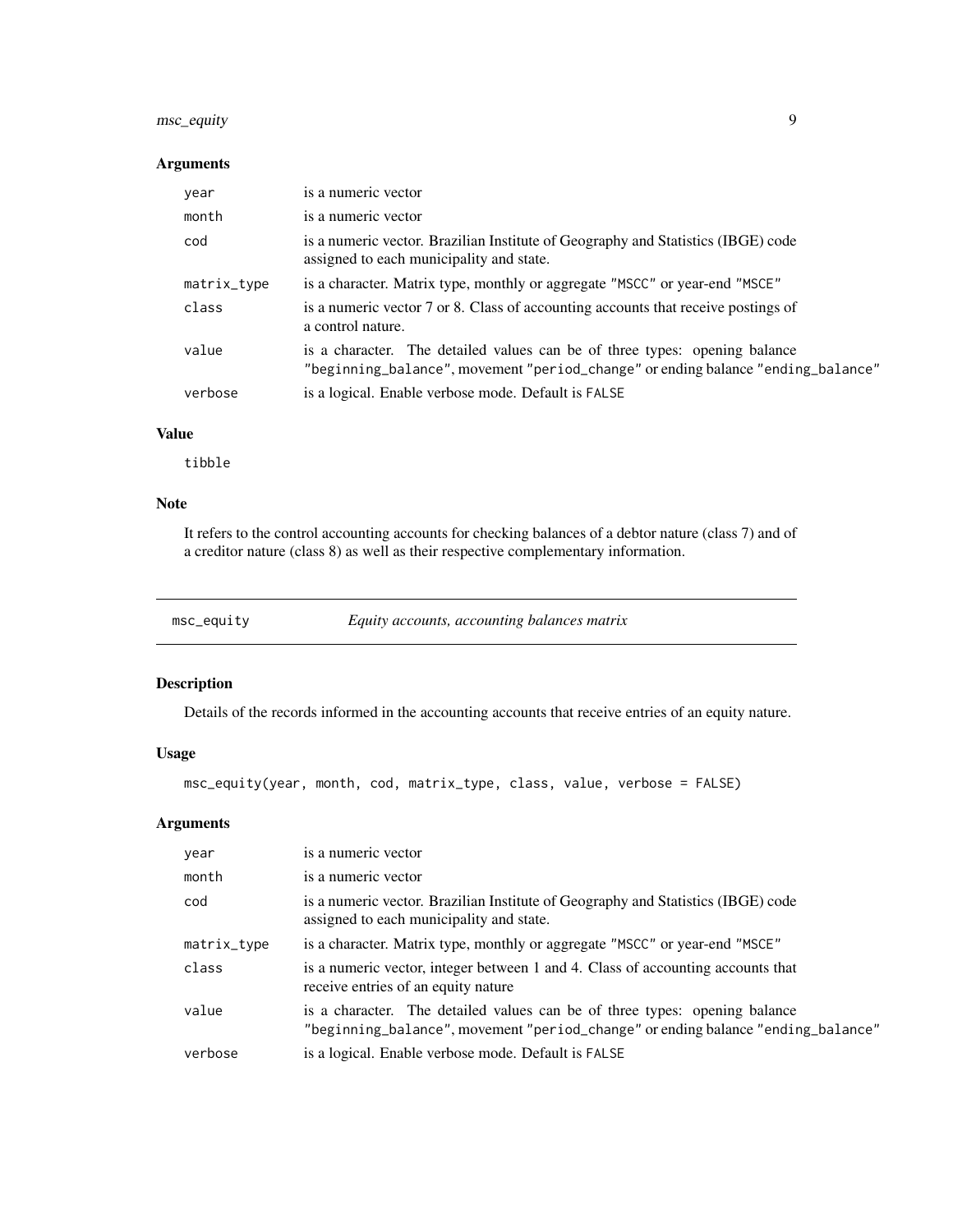# Value

tibble

# Note

It refers to the accounting accounts for assets (class 1), liabilities (class 2), diminishing equity variations (class 3) and augmenting equity variations (class 4) as well as their respective complementary information.

report\_status *Report status*

# Description

Information on approved and corrected reports as well as matrices delivered to SICONFI.

# Usage

report\_status(year, cod, verbose = FALSE)

#### Arguments

| year    | is a numeric vector                                                                                                          |
|---------|------------------------------------------------------------------------------------------------------------------------------|
| cod     | is a numeric vector. Brazilian Institute of Geography and Statistics (IBGE) code<br>assigned to each municipality and state. |
| verbose | is a logical. Enable verbose mode. Default is FALSE                                                                          |

### Value

tibble tibble

### Note

Brazilian Public Sector Accounting and Tax Information System (Siconfi): [http://apidatalake.](http://apidatalake.tesouro.gov.br/docs/siconfi/) [tesouro.gov.br/docs/siconfi/](http://apidatalake.tesouro.gov.br/docs/siconfi/)

# Examples

 $report\_status(year = 2020, cod = 35)$ 

<span id="page-9-0"></span>